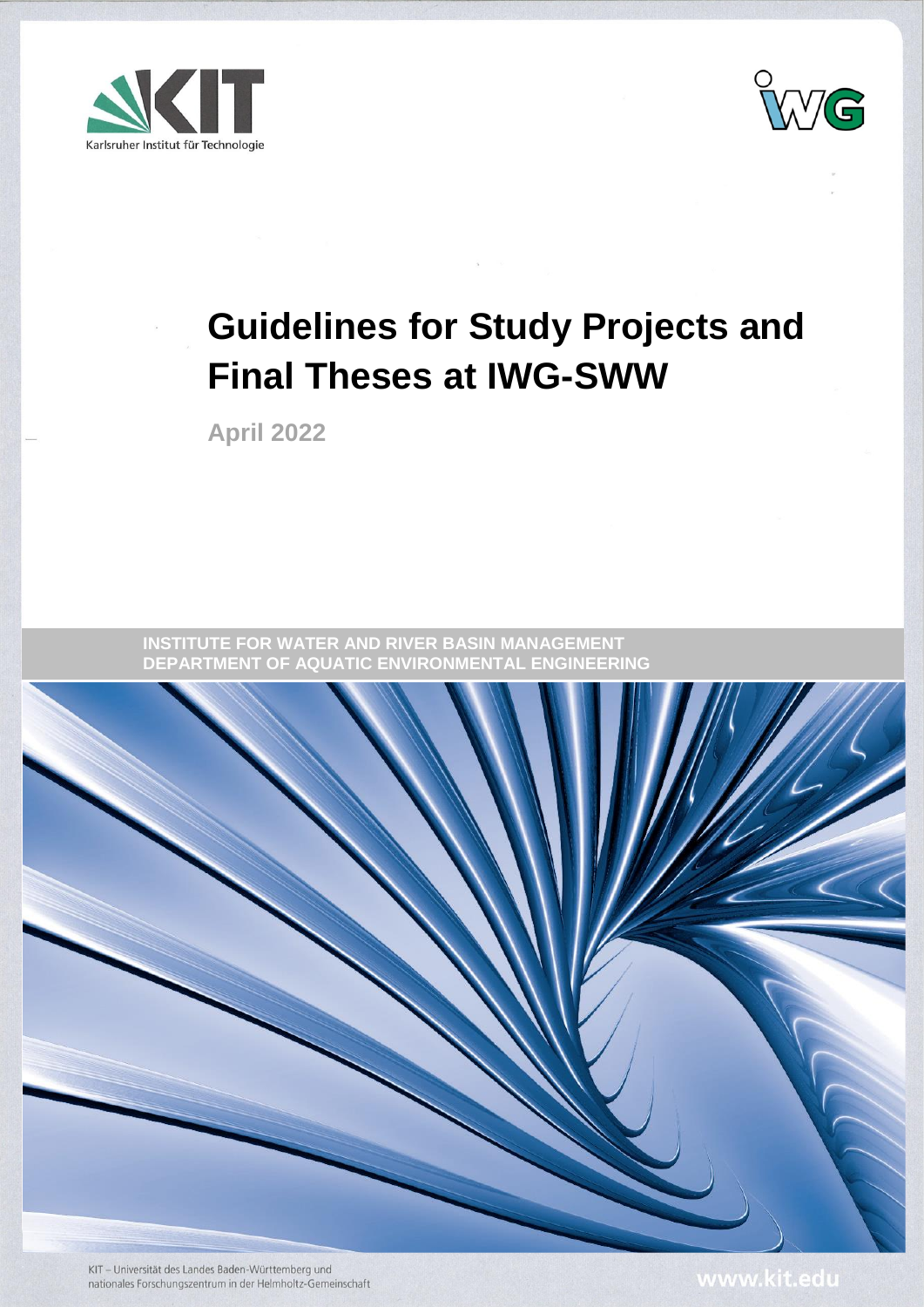# **Table of contents**

| 1 |       |       |  |  |  |  |
|---|-------|-------|--|--|--|--|
| 2 |       |       |  |  |  |  |
| 3 |       |       |  |  |  |  |
|   | 3.1   |       |  |  |  |  |
|   | 3.2   |       |  |  |  |  |
|   |       | 3.2.1 |  |  |  |  |
|   | 3.2.2 |       |  |  |  |  |
|   | 3.2.3 |       |  |  |  |  |
|   | 3.2.4 |       |  |  |  |  |
|   | 3.2.5 |       |  |  |  |  |
|   | 3.3   |       |  |  |  |  |
|   |       | 3.3.1 |  |  |  |  |
|   |       | 3.3.2 |  |  |  |  |
|   |       | 3.3.3 |  |  |  |  |
|   |       | 3.3.4 |  |  |  |  |
| 4 |       |       |  |  |  |  |
| 5 |       |       |  |  |  |  |
| 6 |       |       |  |  |  |  |

A significant part of this guideline has been taken from the corresponding versions of the Institute of Concrete Structures and Building Materials (Department of Building Materials) and the Institute of Geography and Geoecology. The authors appreciate their help and the provision of the material.

More detailed information regarding scientific writing is available at the SchreibLABOR of the House of Competence (HoC): Karlsruher Institut für Technologie (KIT) Fritz-Erler-Str. 23 Geb. 01.86 76133 Karlsruhe Homepage:<https://www.hoc.kit.edu/schreiblabor.php>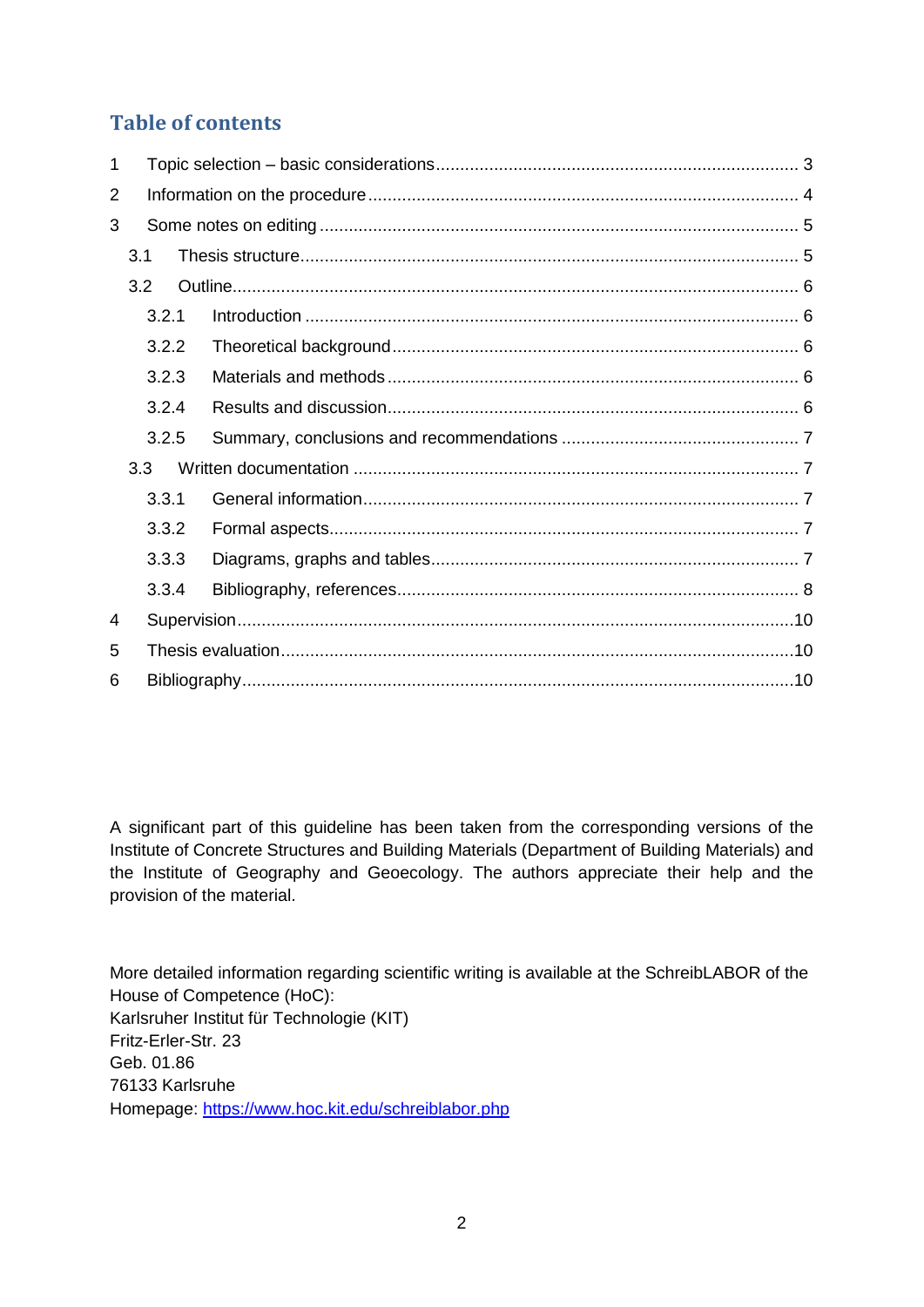# <span id="page-2-0"></span>**1 Topic selection – basic considerations**

Topics for study projects and final thesis are selected by the students based on their personal interest. A final thesis may be a follow-up of a study project conducted in a previous semester or it could result from a student's assistant activity at the institute. In general, students can also propose a topic by themselves. In order to enjoy a broad education, it is recommended and in the students' own interest, to prepare their Bachelor and Master theses not on the same topic and not with the same working methods.

**Study projects (module of the master's degree program "Water Science and Engineering")** can be theoretical or experimental work, either to conduct laboratory experiments or to develop processing routines at the computer. It should be noted that due to the frequently required high amount of data, most of it can be collected by third parties. Experimental setup and methodology should be available before starting the study. The student should be able to demonstrate based on his/her experimental work that he/she can evaluate the experimental process and most importantly, the data obtained in the results.

**Bachelor's and Master's theses (final theses)** should additionally include non-experimental work. It is also possible that results from previous studies or from measurements carried out by the student himself in a well-defined period are further evaluated as part of the thesis. A thorough and critical review of the literature covering the research topic is usually necessary to evaluate one's own results.

## **Most topics are mainly related to ongoing research projects within the institute. It is likely that results of final theses are to be included in final reports. Students should be aware of their responsibility during writing.**

When writing a manuscript the rules governing the **scientific writing** prevail and need to be followed (cf. among others Hirsch-Weber and Scherer, 2016). These concern specially:

- 1 the principle of objectivity and honesty,
- 2 clear definition of new terms if these do not belong to technical terminology,
- 3 methodology must be verifiable and results replicable,
- 4 complete and sound understanding of the research topic that gives answer to a research question,
- 5 a precise definition of the focus and scope of the thesis,
- 6 a clear thesis structure and outline,
- 7 a clear citation style,
- 8 a complete bibliography.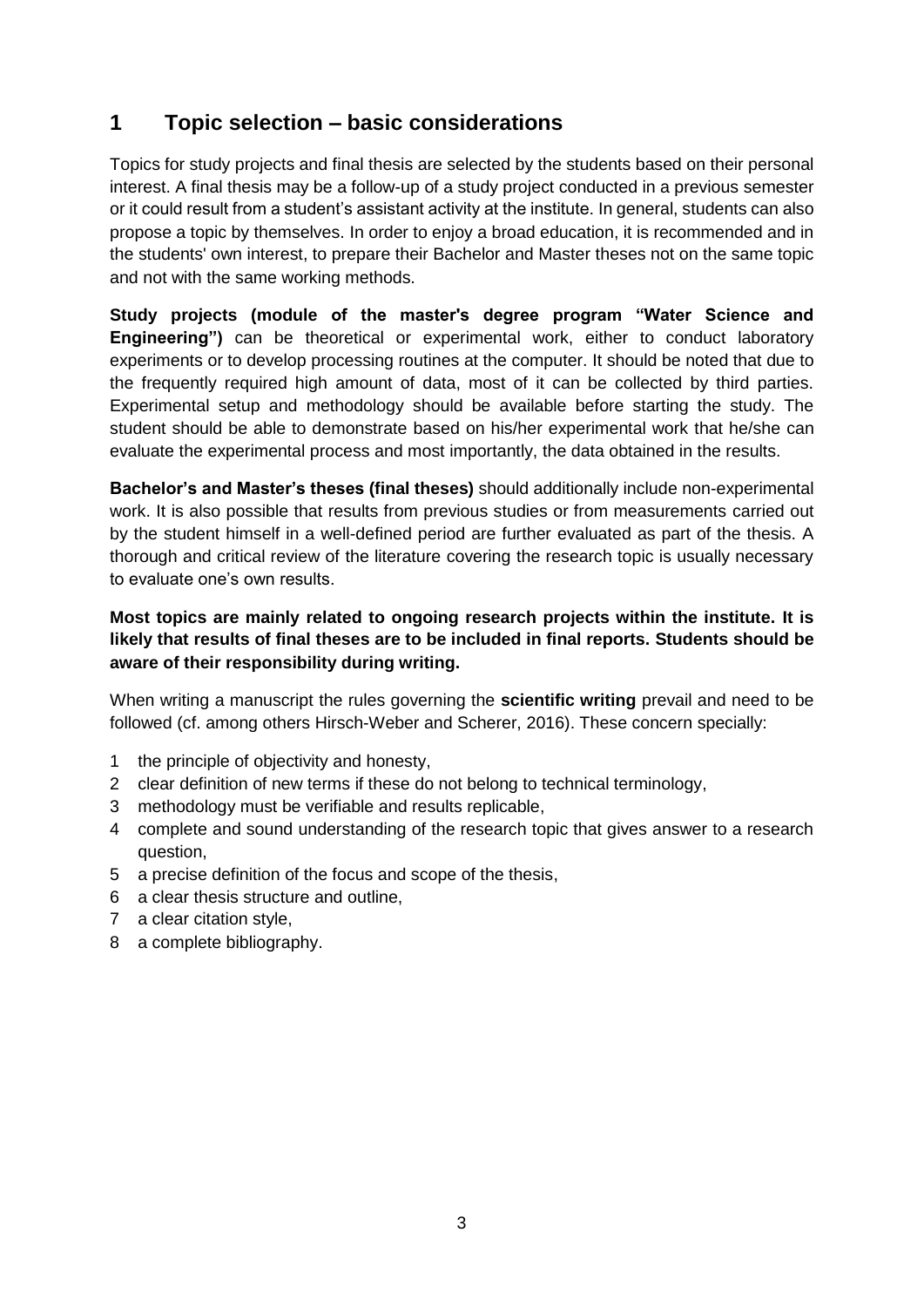# <span id="page-3-0"></span>**2 Information on the procedure**

Topics for study projects or final theses are regularly offered by working research teams and advertised on the board of the institute and/or on the website:<http://isww.iwg.kit.edu/291.php>

Once the student has chosen an acceptable topic and found an appropriate supervisor, the "task description" and a timeframe for the thesis work is defined<sup>1</sup>. In some cases, the student has a period for preparatory research prior to the beginning of the thesis work. In that case, the thesis assignment is defined after that period is completed.

#### **Study Projects**

At the beginning of the "Study Project", the corresponding examination paper with admission by the study program service Bau-Geo-Umwelt has to be submitted to the supervisor.

[http://www.wasser.kit.edu/downloads/Pruef\\_ZulAnmeld\\_StudyProject\\_engl.pdf](http://www.wasser.kit.edu/downloads/Pruef_ZulAnmeld_StudyProject_engl.pdf)

#### **Bachelor's and Master's theses (final theses)**

Registration for Bachelor's and Master's theses is done online via the CAMPUS system. Registration and admission must take place **before the beginning of the thesis** (start date).

#### <https://campus.studium.kit.edu/>

#### **Important!**

-

## **Experimental work in the laboratory may only be started after the student has received instructions in laboratory safety.**

Working on the thesis includes in addition to the final manuscript a final colloquium, which is due within one month after submission of the final document. This applies to Master thesis, Study Projects and Bachelor thesis.

In arrangement with the direct supervisor, a "Kick Off" presentation (about 10 min) can be set, usually no later than 2 weeks after starting date. This presentation should give the student the possibility to structure the topic and define milestones at an **early stage,** which is essential to complete a thesis successfully. Additionally, suggestions and general remarks from nondirectly involved colleagues will help the student to refine the research proposal.

Submission of the final thesis is usually in digital form by handing in a pdf-document. This document should be sent to the examiner as well as the secretary for documenting the final submission.

Late submissions imply that the thesis will automatically be graded as "unsatisfactory" (5.0). If the student considers that he/she is not able to submit by the deadline, it is recommended to inform the supervisor as soon as possible. If necessary, an application for an extension of the deadline must be submitted to the examination board.

<sup>1</sup> Starting date, submission deadline as well as complete duration of a final thesis is defined in the examination regulations of a study program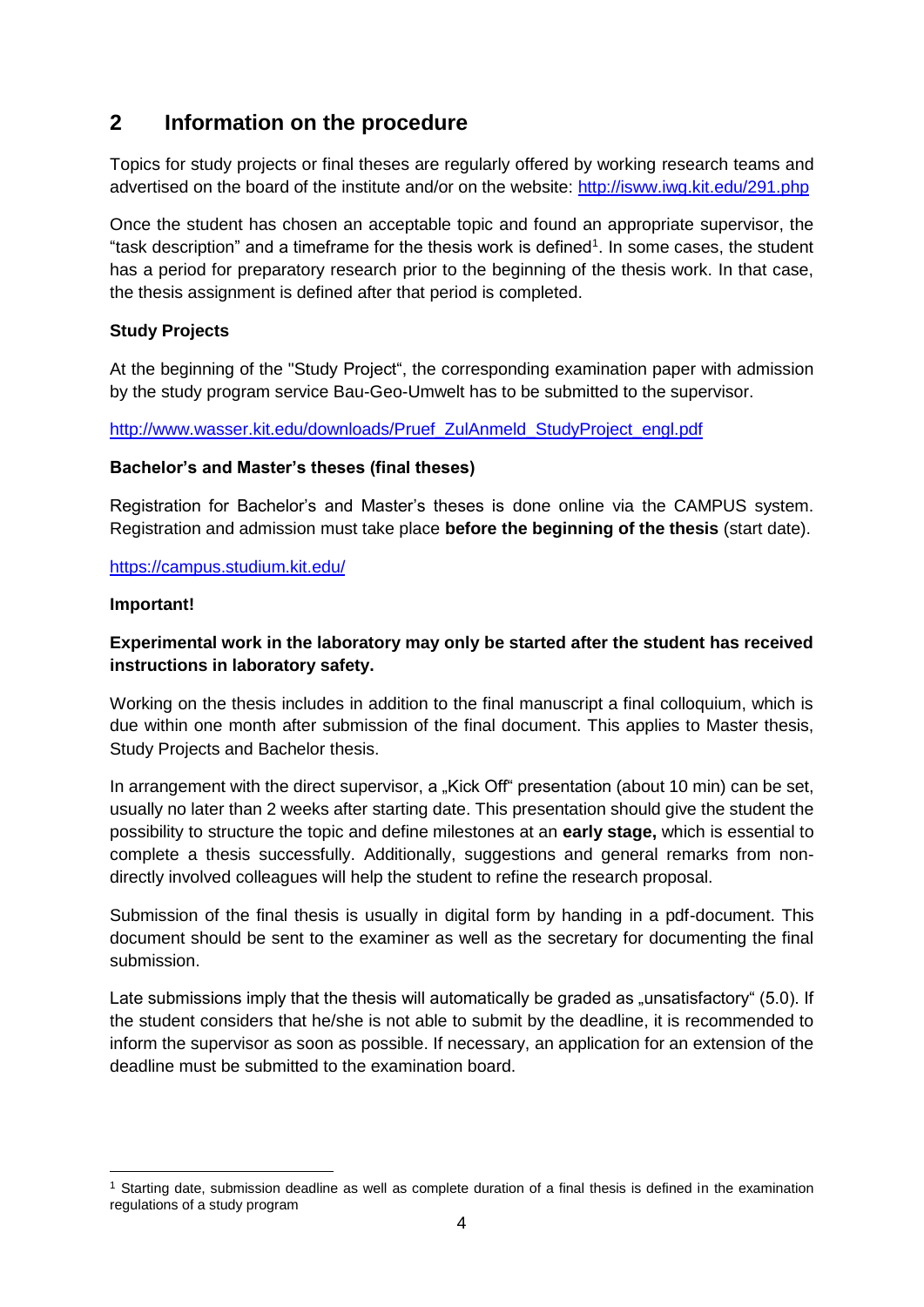A date for the final colloquium is arranged at the day of the final submission at the latest. This final presentation is mandatory and constitutes your thesis defense. It consists of a 20-minute presentation followed by 10-minute question and answer session.

# <span id="page-4-0"></span>**3 Some notes on editing**

## <span id="page-4-1"></span>**3.1 Thesis structure**

The final thesis contains a title page containing the following information:

- 1 Type of thesis (study project, bachelor, master thesis),
- 2 Title of the thesis,
- 3 Candidate's names, registration number and study program,
- 4 Supervisors' names,
- 5 Submission date and place.

This is followed by an abstract in German and English, a written statement on the independence of the work and a declaration of consent for the rights of the final thesis. The following statement should be used:

"I truthfully declare that I have produced the work independently, that I have given complete and exact details of all tools used and that I have identified everything that has been taken from the work of others, either unchanged or with modifications.

Furthermore, I agree that my final thesis is placed in the library of the Institute of Water and River Basin Management, Department of Aquatic Environmental Engineering and may be replicated for research and teaching purposes."

(Place, date and signature)

The declaration is followed by the table of contents, lists of figures, tables and abbreviations and subsequently the main body of text. The structure of the thesis is complete with the bibliography and optional appendices (annex).

The subdivision level in the table of contents is to be done following the Wittgenstein's decimal system (see table of contents of this guideline). Any other classification may be used only after consultation with the supervisor.

Should the manuscript include tables, diagrams, photos etc. in color, these should be easily recognizable and readable in a copy of the original document.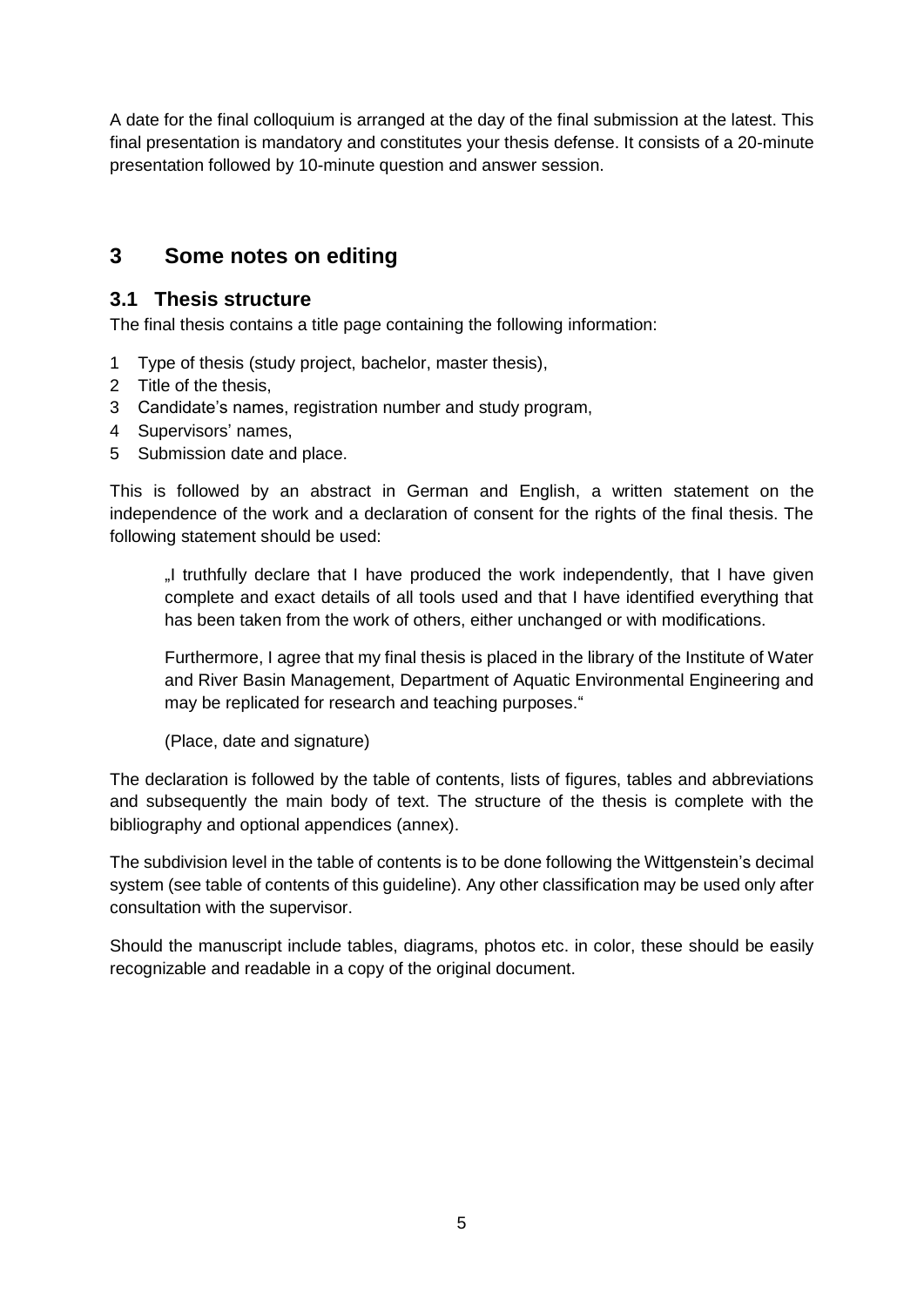## <span id="page-5-0"></span>**3.2 Outline**

The outline gives the first impression about the structure of the thesis and a general overview of the content. The outline should be clear, succinct and concise.

The structure of the main text differs depending on the topic and the type of thesis. Normally, theses can be differentiated into experimental work ("wet" or numerical/theoretical) and literature research studies.

The outline for an experimental work is shown as an *example* as follows:

- Indices (Table of contents, overview of figures and tables)
- Introduction
- Background (Literature review)
- Materials and methods
- Results and discussion
- Summary, conclusions and recommendations
- Bibliography (List of references)
- Appendices

A general structure for literature studies or non-experimental work cannot be specified. In this case, the structure depends specially on the topic and the content of the work.

The subdivision level in the outline should not exceed the fourth level.

#### <span id="page-5-1"></span>**3.2.1 Introduction**

A short chapter that includes the problem statement, the scientific objectives as well as the research questions and motivation. It leads the reader from the known to the unknown and gives a preview of the thesis.

#### <span id="page-5-2"></span>**3.2.2 Theoretical background**

In this section, a critical review of the theoretical and/or empirical literature is provided. This contributes to a deeper understanding of the topic and points toward the answer of the problem of the study. Only content which is relevant for the subsequent chapters is introduced and explained here.

#### <span id="page-5-3"></span>**3.2.3 Materials and methods**

This part includes a general description of the methods and research design. Detailed information about data collection and data analysis should be presented in a comprehensive and transparent manner.

#### <span id="page-5-4"></span>**3.2.4 Results and discussion**

This chapter addresses the results of the data analysis and implications of the findings. It outlines as well the tests of the research questions/hypothesis. Tables and figures should be used to illustrate and summarize all numeric information. Original data is included in the appendix chapter.

The discussion section adds scientific value to the student's work. The purpose is to evaluate the meaning of the findings in relation to the theoretical body of knowledge and in some cases to existing research studies or empirical literature. Are the results in accordance with accepted theory? How do you explain unexpected or inconsistent results? What are the limitations of the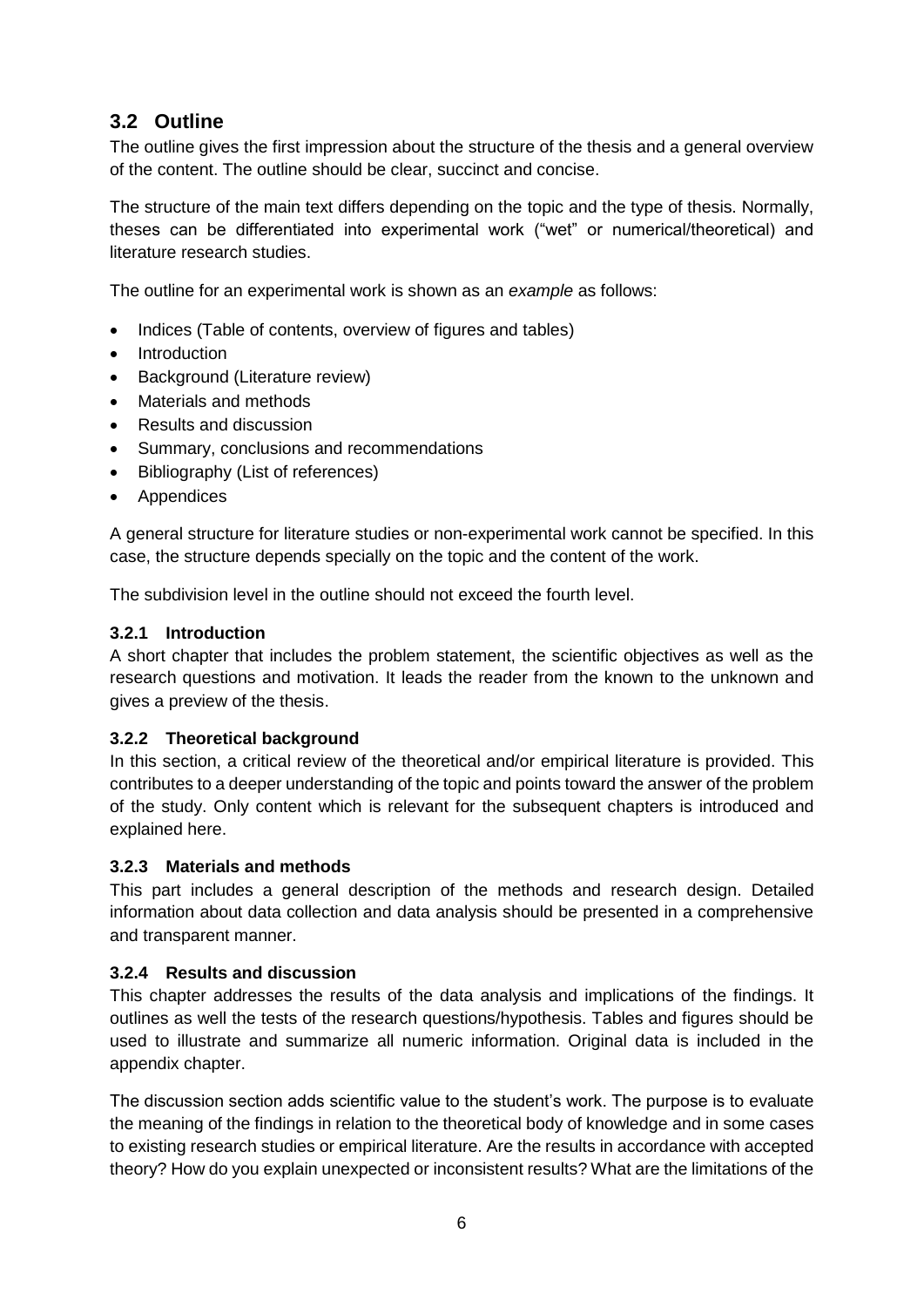methodology chosen? These among other questions should be addressed when discussing the results.

## <span id="page-6-0"></span>**3.2.5 Summary, conclusions and recommendations**

The summary gives an overview of the study, describe the significance of the results and present the new knowledge that has been gained. In this chapter, areas for future research are proposed. The thesis ends with a brief conclusion that provides closure.

# <span id="page-6-1"></span>**3.3 Written documentation**

## <span id="page-6-2"></span>**3.3.1 General information**

Study projects and final theses can be written in German, alternatively in English. Writing the thesis in another language requires prior consultation with the supervisor.

When writing a final thesis, attention should be paid to three important characteristics of scientific writing, which are precision, clarity and brevity. This refers not only to the overall structure of the work but also to the individual chapters by describing the content, procedures and conclusions.

Clear thoughts and careful writing indicate there are no gaps in the flow of logic and allow the new findings to be replicated in other fields of knowledge.

Considering the above mentioned, it is important to limit the extent of the thesis. Keep it short and simple! The final thesis should have a size of around 50 to 60 pages (not including appendix), a study project about 30 pages.

## <span id="page-6-3"></span>**3.3.2 Formal aspects**

Thesis evaluation rely mainly upon the content rather than the form of the thesis. However, a proper layout makes the thesis visually attractive and easy to read, here some recommendations:

- Line spacing not too small so that the text is easy to read. (multiple line spacing 1.3),
- Font and font size: Arial, 11 pt,
- Thesis reports could be printed and submitted using recycling paper,
- Margins not to small  $(> 2$  to 2,5 cm).

A suitable template is provided by the supervisor.

## <span id="page-6-4"></span>**3.3.3 Diagrams, graphs and tables**

1

Coordinates in diagrams and/or graphs are correctly labeled (indication of variables and units). Captions are given to all diagrams, graphs and tables containing a number<sup>2</sup> and where appropriate the source must be specified. Table captions are placed above the table, whereas figure and diagrams captions are placed below. One example of a figure caption is shown here:

Fig. 2.8: Trickling filters with nozzles (Imhoff, 1993)

<sup>2</sup> commonly as chapternumber.figurenumber (see example) or chapternumber-figurenumber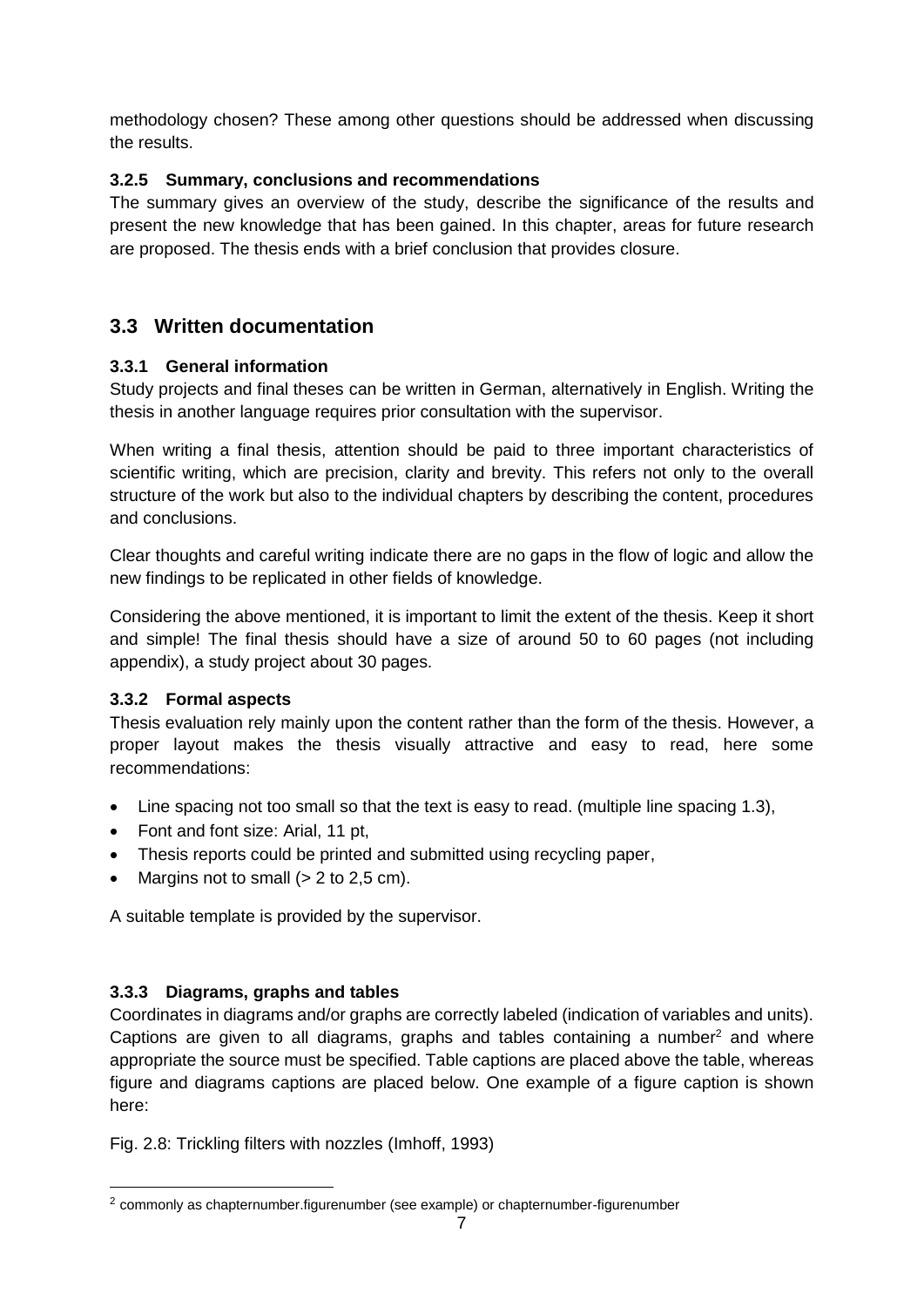Figures and tables are numbered<sup>3</sup> consecutively. In addition to the table of contents, a list of figures and tables must also be included.

Figures should be clearly recognizable, otherwise they should be avoided. Figures provide benefit compared to ordinary text but its meaning behind should be not omitted in text. References to every figure, diagram and table should be present in the text<sup>4</sup>.

#### <span id="page-7-0"></span>**3.3.4 Bibliography, references**

Correct citation is one of the fundamentals of scientific writing. The five basic rules of citation are (c.f. among others Hirsch-Weber and Scherer, 2016):

- The citation has a defined citation style.
- The citation is made directly after mentioned in text.
- The citation should be accurate.
- The citation should be appropriate.
- The source of the citation should be fully documented.

Generally, a distinction is made between a "quotation" and paraphrases. The quotation uses the same exact wording as the original source with quotation marks at the beginning and at the end. It follows an immediate reference in text or a footnote with the appropriate information at the bottom of the page.

More frequently, there are citations that describe correlations or contain results and conclusions. These are referenced in text using the author's name and year of publication, i.e. Mustermann (19XX) or (Mustermann, 19XX).

**All** referred sources, maps, statistics and other documents used in the study are included in the bibliography with complete and accurate bibliographic information. It is placed at the end of the thesis and must be free of faults to allow the reader to track down the source used.

The bibliography or list of references is sorted in alphabetical order by the author's last names. Two or more entries by the same author(s) are listed in chronological order with the earliest first. Sources with the same author and from the same year are distinguished by a lower-case letter after the year (a,b,c, etc.). By multiple authors, all author names are included in the reference starting with the author's last name that was mentioned first. If the author is not available, include the name of the organization (in capital letters) or editor that published the source. If an author has published books together with other authors in addition to his individual work, the latter should be listed first.

Citations may look different, depending on what is being cited and which style was used to create them. Any citation style contains common standard elements including author(s) names, title, date of publication, page numbers and volume and issue numbers.

Most importantly is to choose a citation style and be consistent with it throughout the document, e.g. by **monographs**:

Imhoff, K. (1993): Taschenbuch der Stadtentwässerung, 28. Auflage, München, Wien: Oldenbourg

-

 $3$  in popular word processing systems as an automated feature

<sup>&</sup>lt;sup>4</sup> in popular word processing systems as an automated feature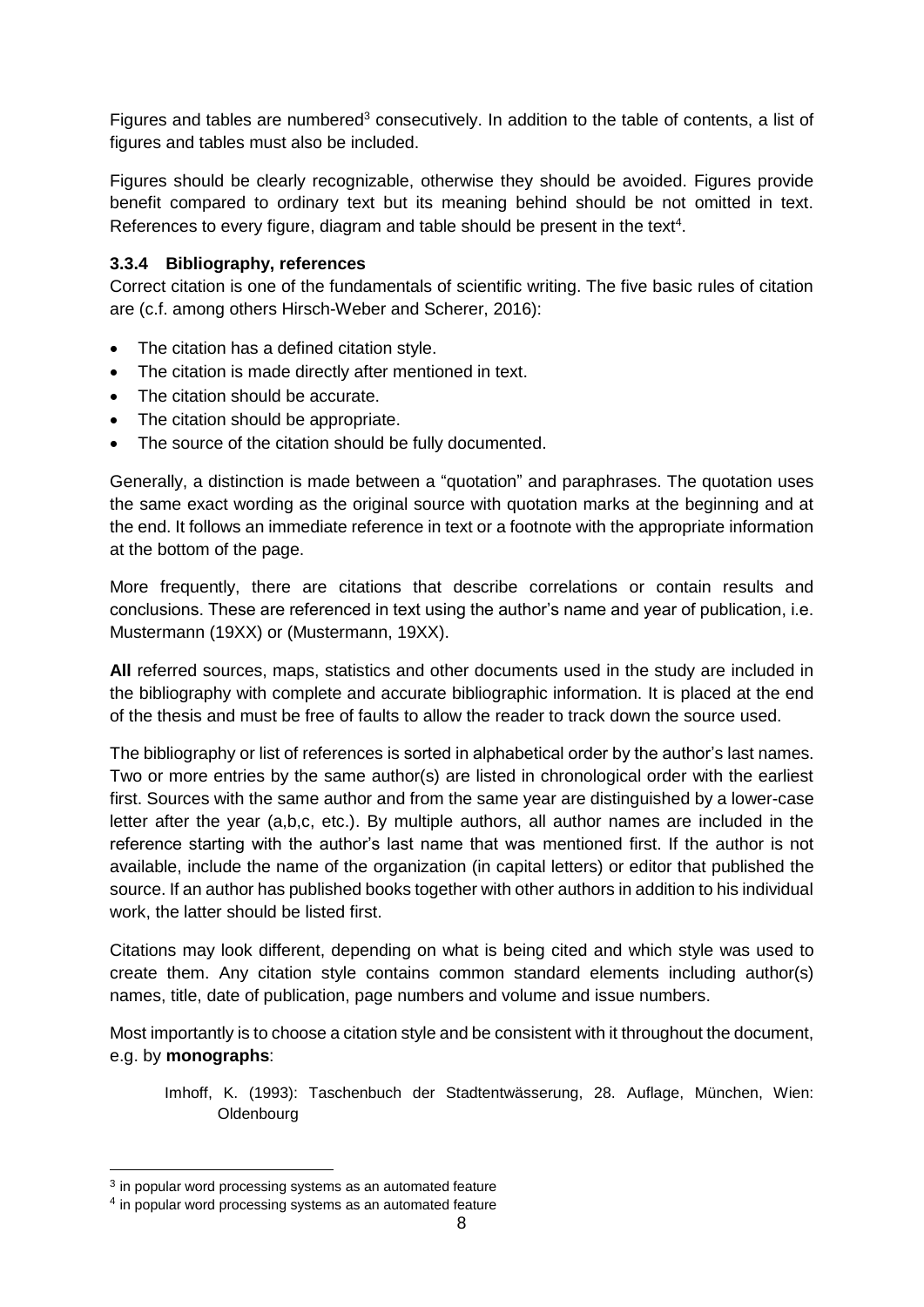#### or for **journal articles:**

Kolbe, D. (1996): Kosten für Abwasser in den neuen Bundesländern, Korrespondenz Abwasser, Heft 1, 43. Jahrgang, S. 41 - 43

#### or for **contributions from publication series**:

Jakobs, J. (1998): Quantifizierung der Wirkung von Kanalnetzbewirtschaftungsmaßnahmen, Schriftenreihe des ISWW, Universität Karlsruhe, Bd. 84

It is important for **books/publication series with contributions by multiple authors** to include the book's title as well as the article's title:

Metzger, J. (2006): Endokrine Spurenstoffe im Abwasser: Vorkommen, Verhalten und Eliminationsmöglichkeiten. In: Hahn, H.H., Hoffmann, E., Blank, A. (2006): Abwasserproblemstoffe – Erfahrungen mit neuen Produkten und Technologien. Schriftenreihe des Institut für Wasser und Gewässerentwicklung, Bereich Siedlungswasserwirtschaft und Wassergütewirtschaft, Universität Karlsruhe, Bd. 123, S. 1-8

The list of references must include all references cited in the text of your paper. The only exceptions to this rule are personal communications and classical works.

There is now different citation software freely available on the internet that assist the writer in tracking sources used and building in-text citations and bibliographies. Further citation software is available for free to KIT students [\(https://www.scc.kit.edu/dienste/4800.php\)](https://www.scc.kit.edu/dienste/4800.php).

#### **Electronic sources: online items of web addresses**

Scholarly sources (peer-reviewed, verified) or print sources, which have been published, are to date the only accepted in scientific writing. The problem of citing websites is that websites change, and the address that was used will not always be active when the reader tries to view a source. There is no standard format for citing an online source, but these following hints might be useful:

- Provide an original printout in the annex chapter (as for newspaper articles).
- Contact the author by email and inquire if there is a print source available.
- Save the online source (e.g. pdf format) in a flash drive.
- Indicate in the bibliography that it is an online source.

If an online source is listed, it must include the full URL for the page, the date it was accessed and a full account of the person that sponsors the site. The general form of a citation from an Internet source is:

Author's name. (Date of Access [dd.mm.yyyy], optional time): Title. Subtitle - Online-Information. URL (complete).

Online sources in which is not possible to identify the author or the publisher should not be provided since these are not reliable and verifiable sources. Electronic sources with a DOI (Digital Object Identifier) can be listed in the references including only the DOI, without indicating the URL.